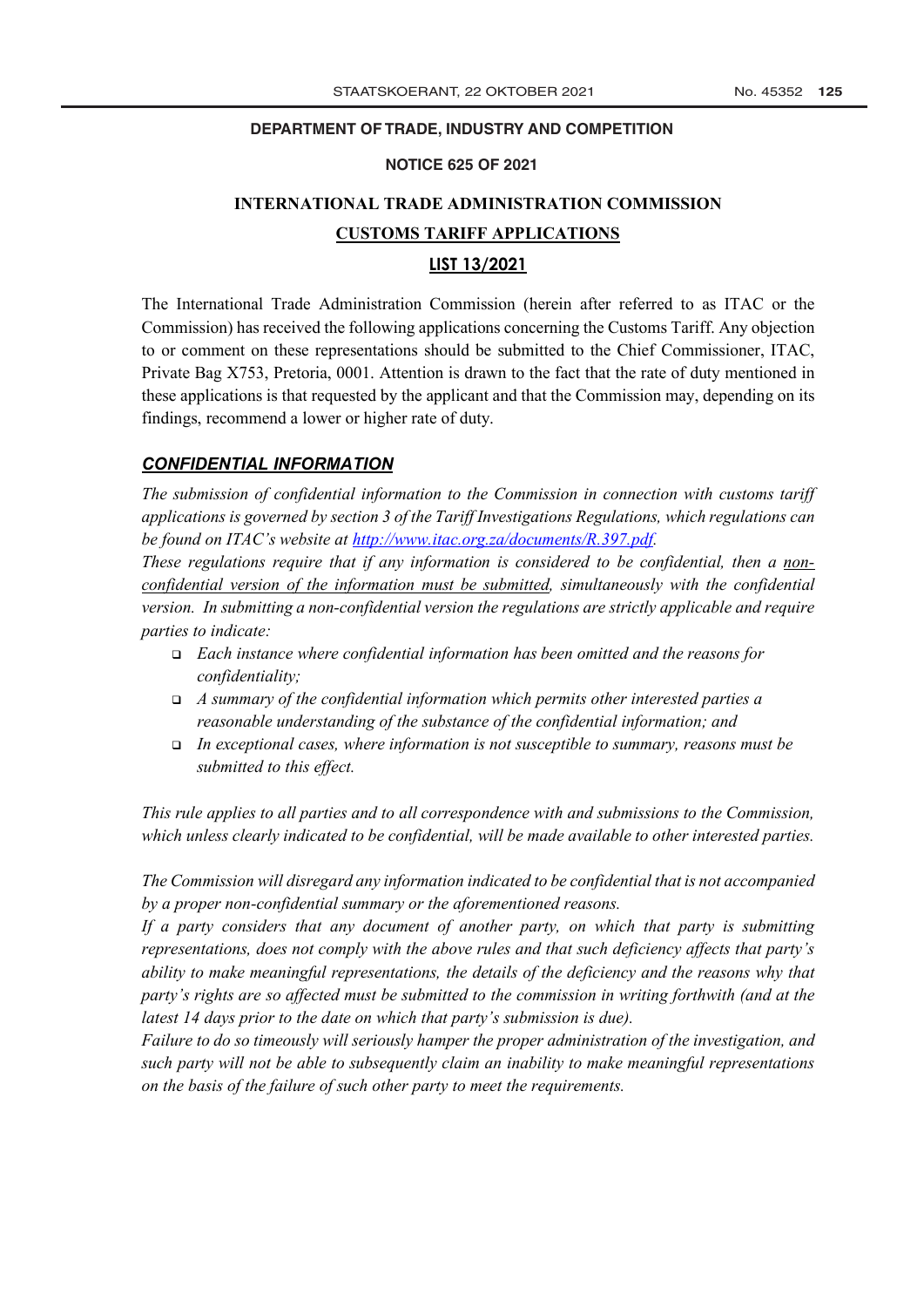**1. INCREASE IN THE RATE OF CUSTOMS DUTY ON BIAXIALLY ORIENTATED POLYPROPYLENE ("BOPP") CLASSIFIABLE UNDER TARIFF SUBHEADINGS 3920.20.50 AND 3920.20.55 FROM FREE OF DUTY TO 10 PER CENT** *AD VALOREM* **THROUGH THE CREATION OF TWO ADDITIONAL 8-DIGIT TARIFF SUBHEADINGS:**

**Other plates, sheets, film, foil and strip of plastics, non-cellular and not reinforced, laminated, supported or similarly combined with other materials: Biaxially oriented with a thickness exceeding 0.009 mm but not exceeding 0.012 mm, not heat shrinkable as defined in Additional Note 2 to Chapter 39, unprinted, not metallized under tariff heading 3920.20**

**Other plates, sheets, film, foil and strip of plastics, non-cellular and not reinforced, laminated, supported or similarly combined with other materials: Biaxially oriented with a thickness exceeding 0.009 mm but not exceeding 0.012 mm, not heat shrinkable as defined in Additional Note 2 to Chapter 39, unprinted, metallized under tariff heading 3920.20**

**APPLICANT:** 

**SRF Flexipak (South Africa) (Pty) Ltd** 5 Eddie Hagan Drive Cato Ridge **KWA-ZULU NATAL**

Ref: 10/2021 **Enquiries**: Ms. Khosi Mzinjana, E-mail:kmzinjana@itac.org.za, Mrs. Amina Varachia, E-mail: **avarachia@itac.org.za**, and Mrs. Dolly Ngobeni, E-mail: dngobeni@itac.org.za.

## **REASONS AS STATED BY THE APPLICANT:**

As reasons for the application, the Applicant submitted, amongst others, that BOPP continues to be imported into South Africa, despite the presence of SRF and the availability of locally manufactured BOPP. It was submitted that SRF continues to face challenges from imports of BOPP from various countries, including Europe. Despite the tariff increase application for protection, the duty will only provide protection for goods imported under the general rate, whilst imports from European countries will not attract a duty given the free trade agreement between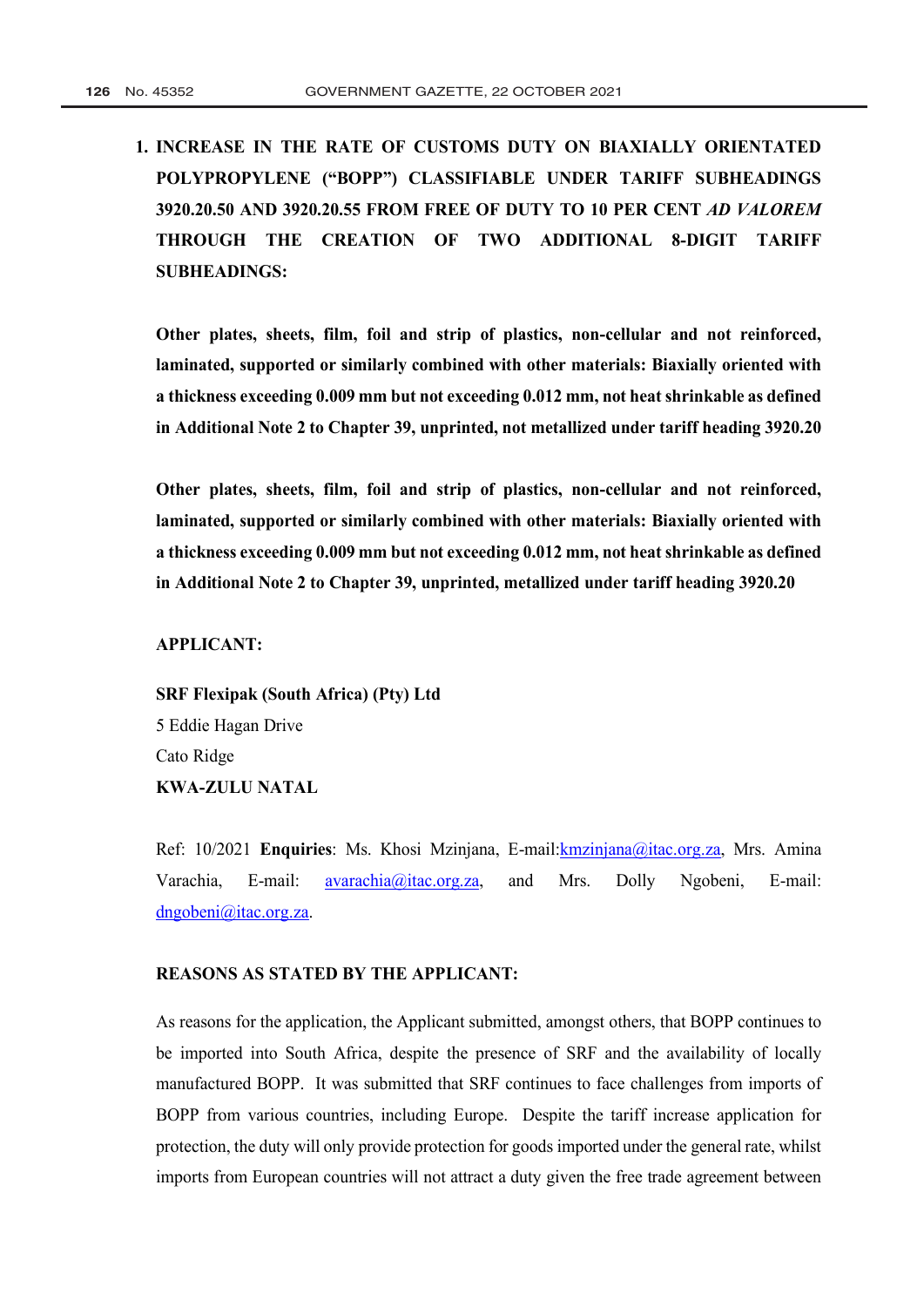the EU and SACU. In addition, the Applicant highlighted that BOPP has gained more popularity throughout the world, particularly in South Africa due to its diverse end applications as flexible packaging material. Due to the growth, the Applicant is of the view that South Africa is becoming an increasing attractive target for BOPP imports. In addition, SRF has undertaken various initiatives to protect and grow their investment and market share and show that they are committed to growing the South African market. In addition, SRF has remained supportive of the converters projects in applying for duty protection as manufacturers.

### **PUBLICATION PERIOD:**

Representation should be submitted within **four (4) weeks** of the date of this notice.

## **2. CREATION OF A TEMPORARY REBATE FACILITY UNDER SCHEDULE 4 OF THE [CUSTOMS AND EXCISE ACT](http://www.greengazette.co.za/acts/customs-and-excise-act_1964-091) FOR THE IMPORTATION OF BULK WHITE CHOCOLATE, CLASSIFIABLE UNDER TARIFF SUBHEADING 1704.90 AS FOLLOWS:**

**"***White chocolate, in immediate packaging of a content of 25 kg or more, classifiable in tariff subheading in 1704.90, for use in the manufacture of chocolate containing cocoa, in blocks, slabs or bars, classifiable in tariff heading 1806.3, and other chocolates classified in tariff subheading 1806.90, in such quantities, at such times and subject to such conditions as the International Trade Administration Commission may allow by specific permit, provided the product is not available in the SACU market"*.

## **APPLICANT:**

Trade Solutions on behalf of Kees Beyers Chocolates CC 66 Rigger Road Spartan **KEMPTON PARK**  1620

[Ref: 13/2021 Enquiries: Ms Manini Masithela, at email: mmasithela@itac.org.za; Mr Oatlhotse Madito, at Email: omadito@itac.org.za or Ms Dolly Ngobeni at email: dngobeni@itac.org.za.]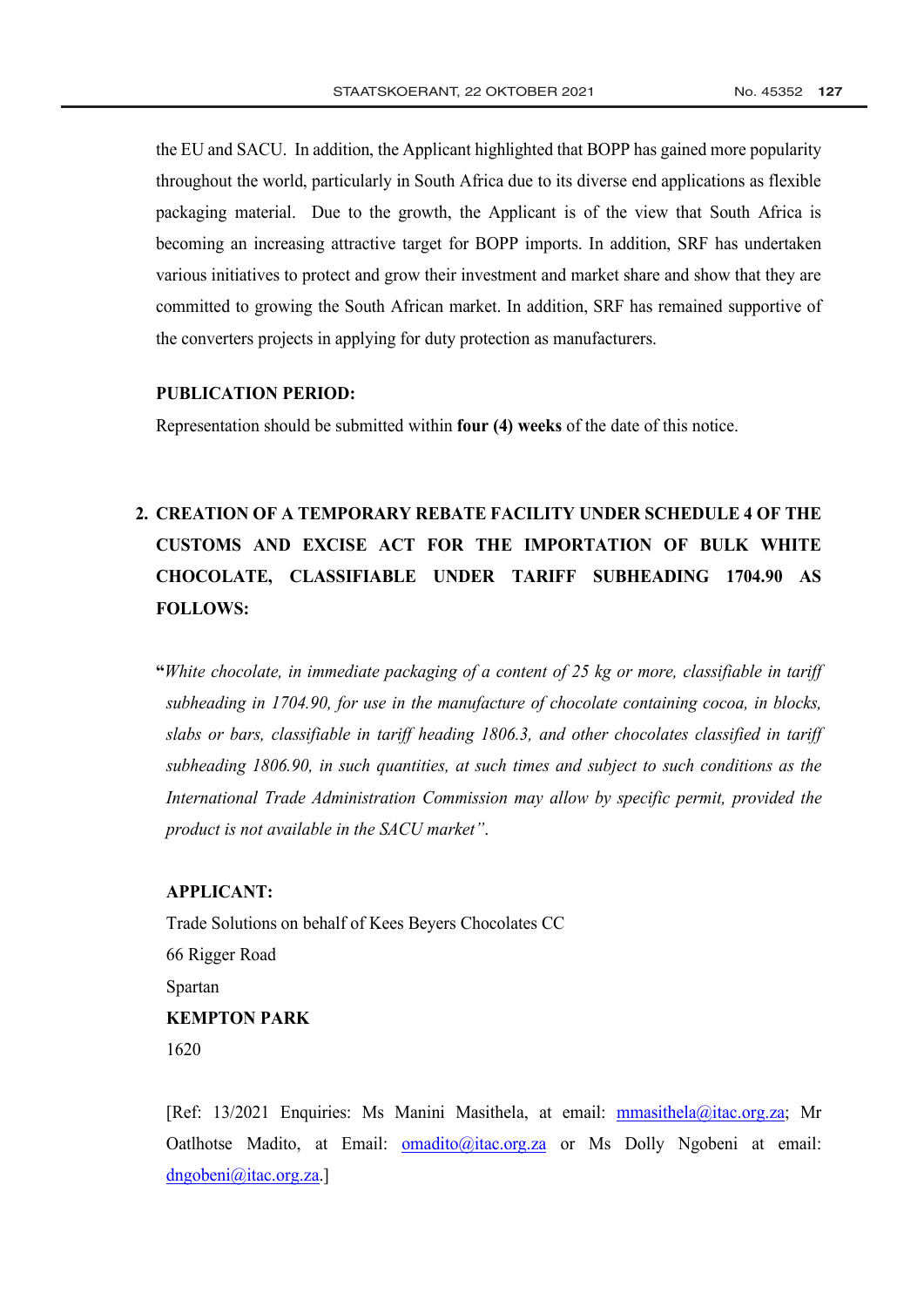## CONTINUES ON PAGE 130 OF BOOK 2

Printed by and obtainable from the Government Printer, Bosman Street, Private Bag X85, Pretoria, 0001 Contact Centre Tel: 012-748 6200. eMail: info.egazette@gpw.gov.za Publications: Tel: (012) 748 6053, 748 6061, 748 6065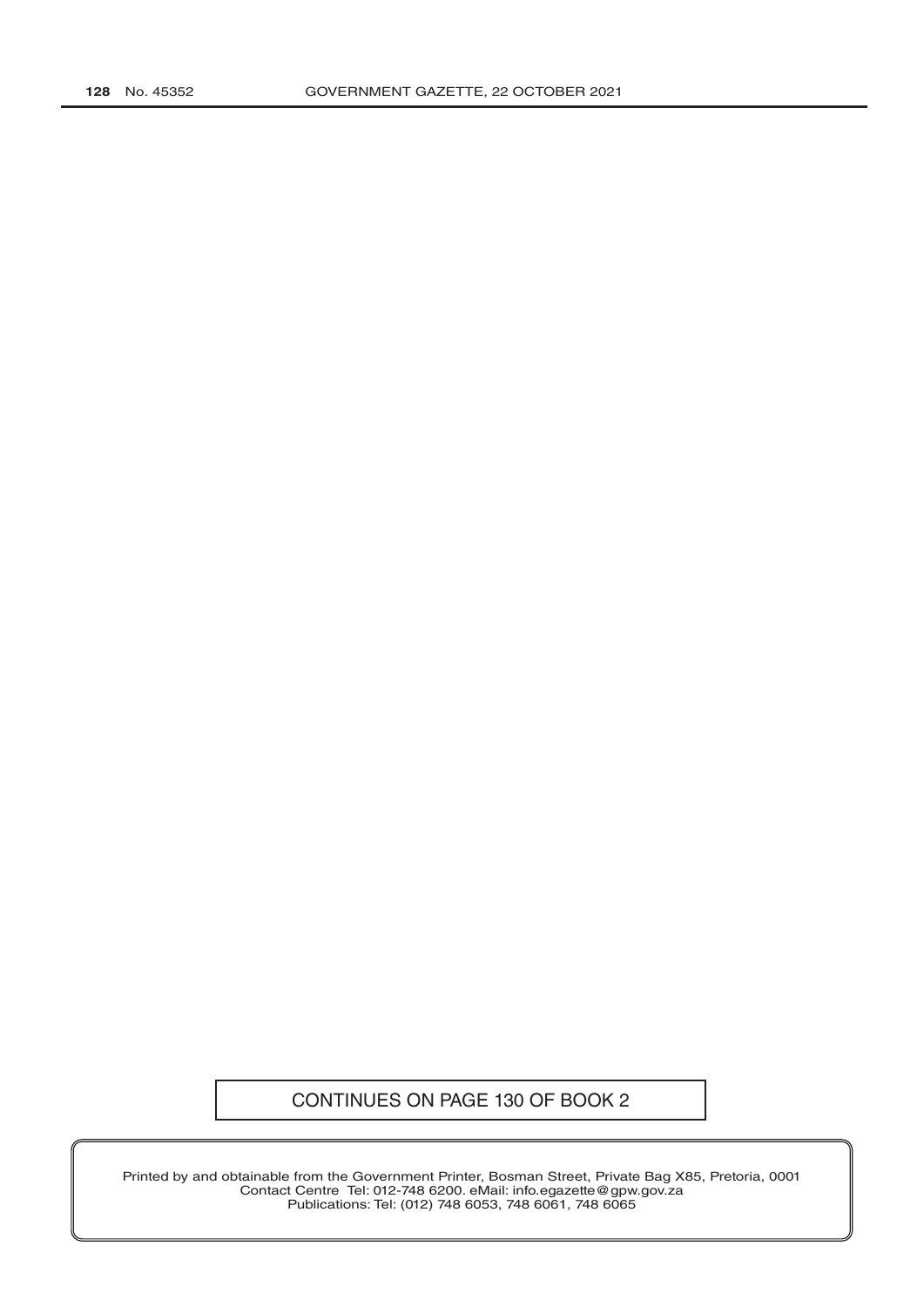

# **[Government](http://www.greengazette.co.za/government-gazette) [Gazette](http://www.greengazette.co.za/government-gazette) Staatskoeran REPUBLIC OF SOUTH AFRICA REPUBLIEK VAN SUID AFRIKA**

| <b>Vol. 676</b>                                                                                                                                                                    | 22                                 | <b>October</b><br><b>Oktober</b> | 2021             | No. 45352                                                         |           |  |
|------------------------------------------------------------------------------------------------------------------------------------------------------------------------------------|------------------------------------|----------------------------------|------------------|-------------------------------------------------------------------|-----------|--|
|                                                                                                                                                                                    |                                    | PART 2 OF 2                      |                  |                                                                   |           |  |
| N.B. The Government Printing Works will<br>not be held responsible for the quality of<br>"Hard Copies" or "Electronic Files"<br>AIDS HELPLINE: 0800-0123-22 Prevention is the cure | submitted for publication purposes |                                  | $\boldsymbol{9}$ | ISSN 1682-5845<br>$\frac{1}{2}$ 7 1 6 8 2 $\frac{1}{5}$ 8 4 0 0 3 | 4 5 3 5 2 |  |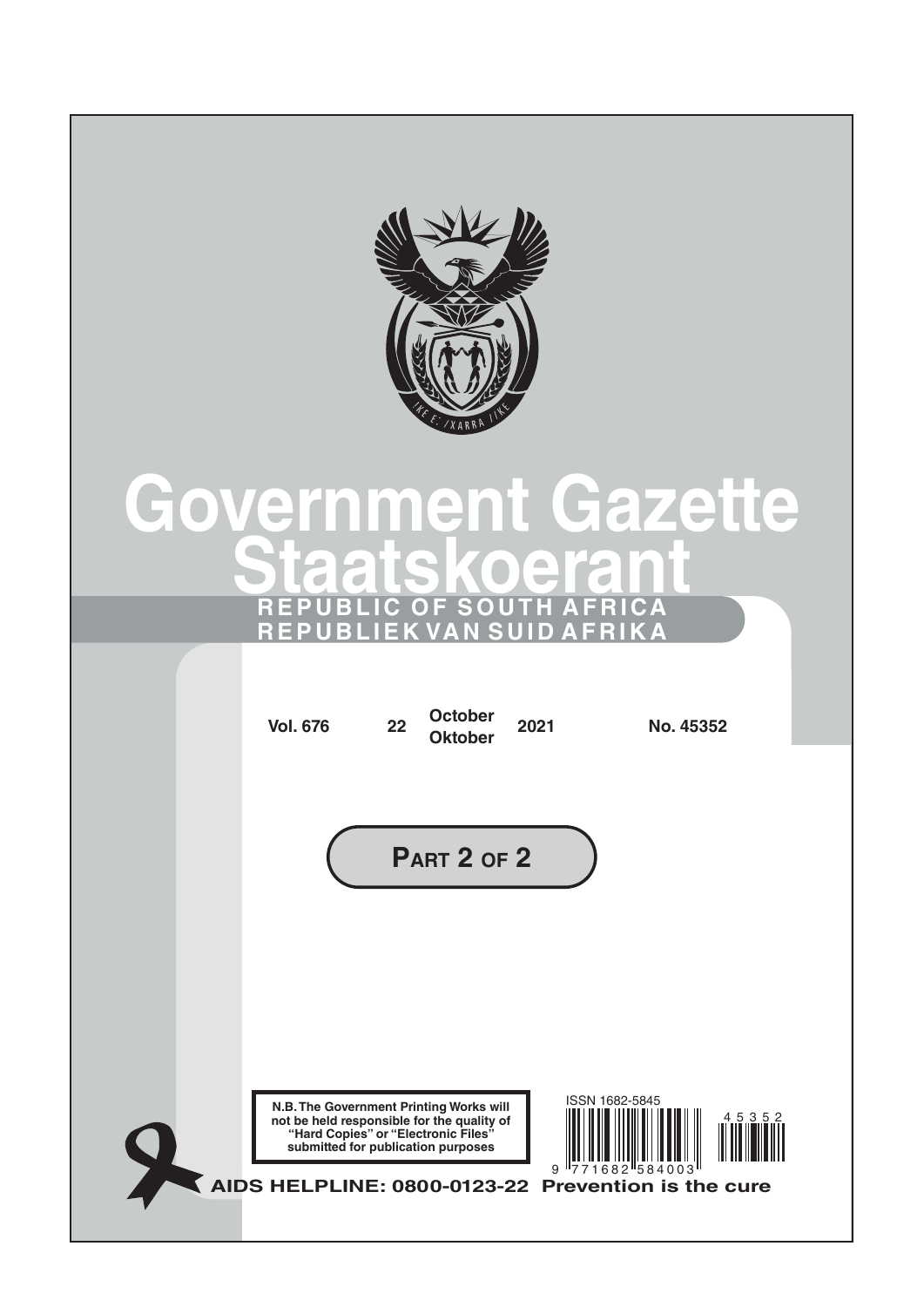## **THE APPLICANT SUBMITTED, AMONGST OTHERS, THE FOLLOWING REASONS FOR THE APPLICATION:**

*"Bulk white chocolate production in the SACU is mainly produced for own use by large chocolate producers who are predominantly multinational companies. Production of industrial bulk white chocolate for resell is minimal to non-existent locally*

*Bulk white chocolate required by Kees Beyers is imported from Europe and attracts a 25% customs duty, yet the final retail-ready chocolate products originating from the EU enter the SACU market duty free because of the Economic Partnership Agreement (EPA). Retail ready chocolate products originating from the EU have been a significant challenge for years as EU manufacturers do not pay import duties on raw materials and their final retail."*

### **PUBLICATION PERIOD:**

Representation should be submitted to the officials listed above within **four (4) weeks** of the date of this notice.

## **3. MINISTERIAL DIRECTIVE TO REVIEW REBATE ITEMS 311.18/63.09/01.04 AND 460.11/00.00/01.00 TO THE [CUSTOMS AND EXCISE ACT,](http://www.greengazette.co.za/acts/customs-and-excise-act_1964-091) NO.91 of 1964.**

#### **Rebate item 311.18/63.09/01.04 reads as follows:**

"Worn clothing and other worn articles of textile materials containing 35 per cent or more by mass of cotton fibres (excluding brassieres, girdles, corsets, braces, suspenders, garters, jackets, blazers, jerseys, pullovers, cardigans, overcoats, car-coats, raincoats, anoraks, ski-jackets, duffle-coats, mantles, parkas, swimwear, socks and similar clothing articles) at such times, in such quantities and subject to such conditions as the International Trade Administration Commission may allow by specific permit for the manufacture of wiping rags and cleaning cloths"

## **Rebate item 460.11/00.00/01.00 reads as follows:**

 "Used overcoats, car-coats, raincoats, anoraks, ski-jackets, duffle-coats, mantles, three-quarter coats, greatcoats, hooded caps, trench coats, gabardines, padded waistcoats and parkas (excluding any other clothing articles) classifiable in tariff headings 61.01, 61.02, 62.01, 62.02 and 6309.00.13, in such quantities, at such times and subject to such conditions as the International Trade Administration Commission may allow by specific permit"